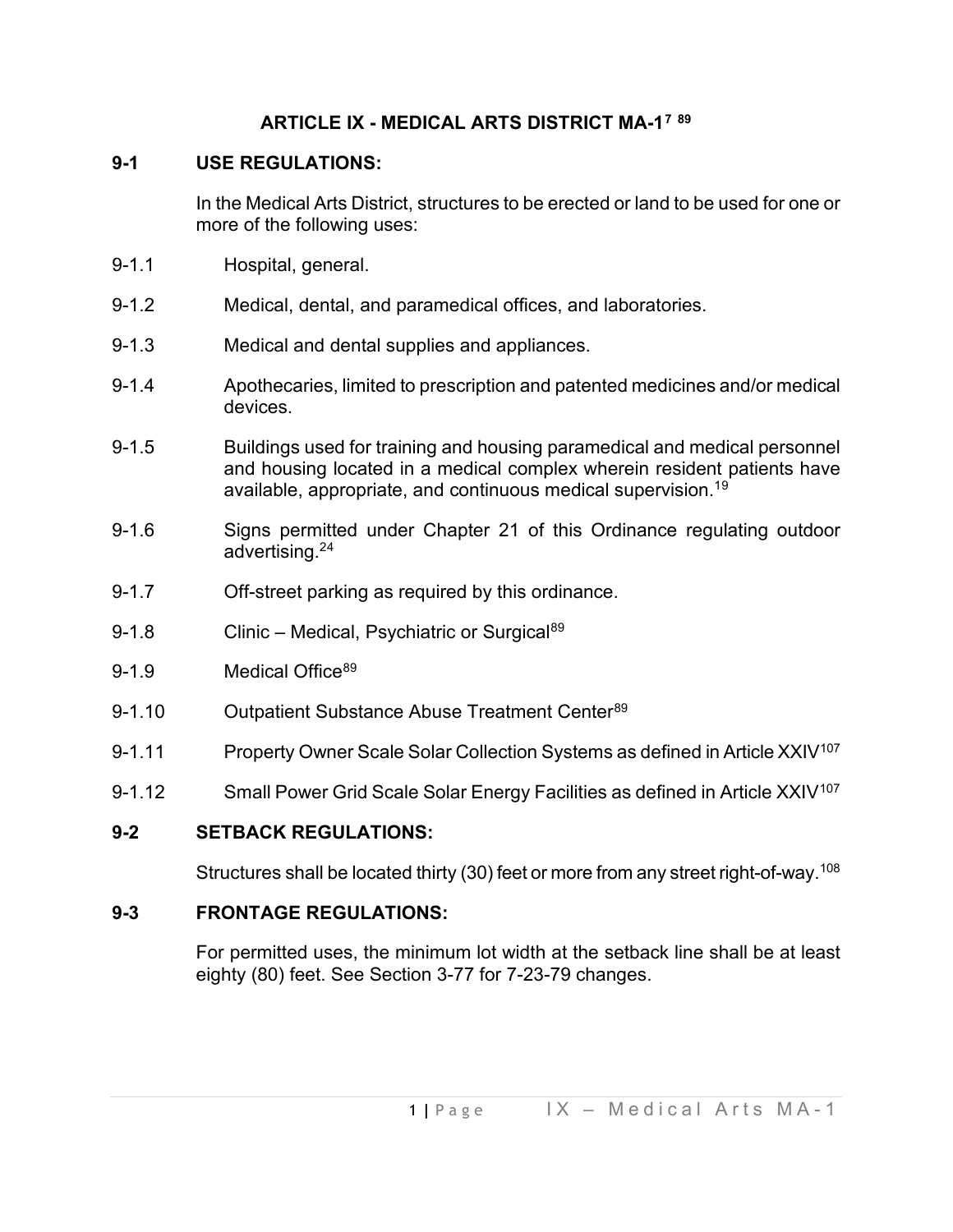### **9-4 YARD REGULATIONS:**

- 9-4.1 **Side:** The minimum side yard for each main structure shall be ten (10) feet and the minimum total width of the two required side yards shall be twenty (20) feet.
- 9-4.2 **Rear:** Each main structure shall have a rear yard of a minimum of twenty-five (25) feet.

# **9-5 HEIGHT REGULATIONS:**

Structures may be erected up to seventy-five (75) feet in height from grade except that buildings with a greater height may be erected after a public hearing and on approval by the Board of Zoning Appeals.

## **9-6 FENCING & SCREENING REGULATIONS[105](#page-2-10)**

- 9-6.1 See Section 16-20 for general fencing and screening regulations.<sup>[105](#page-2-11)</sup>
- 9-6.2 Trash and Refuse Storage: For all medical arts uses, trash collection and storage areas, including dumpsters and other trash containers, shall be maintained in dumpster enclosures, as described in the chart found in Section 16-20.6. The Zoning Administrator may waive the dumpster enclosure requirement for small facilities if evidence is provided that an alternative trash removal system is provided.<sup>[105](#page-2-12)</sup>